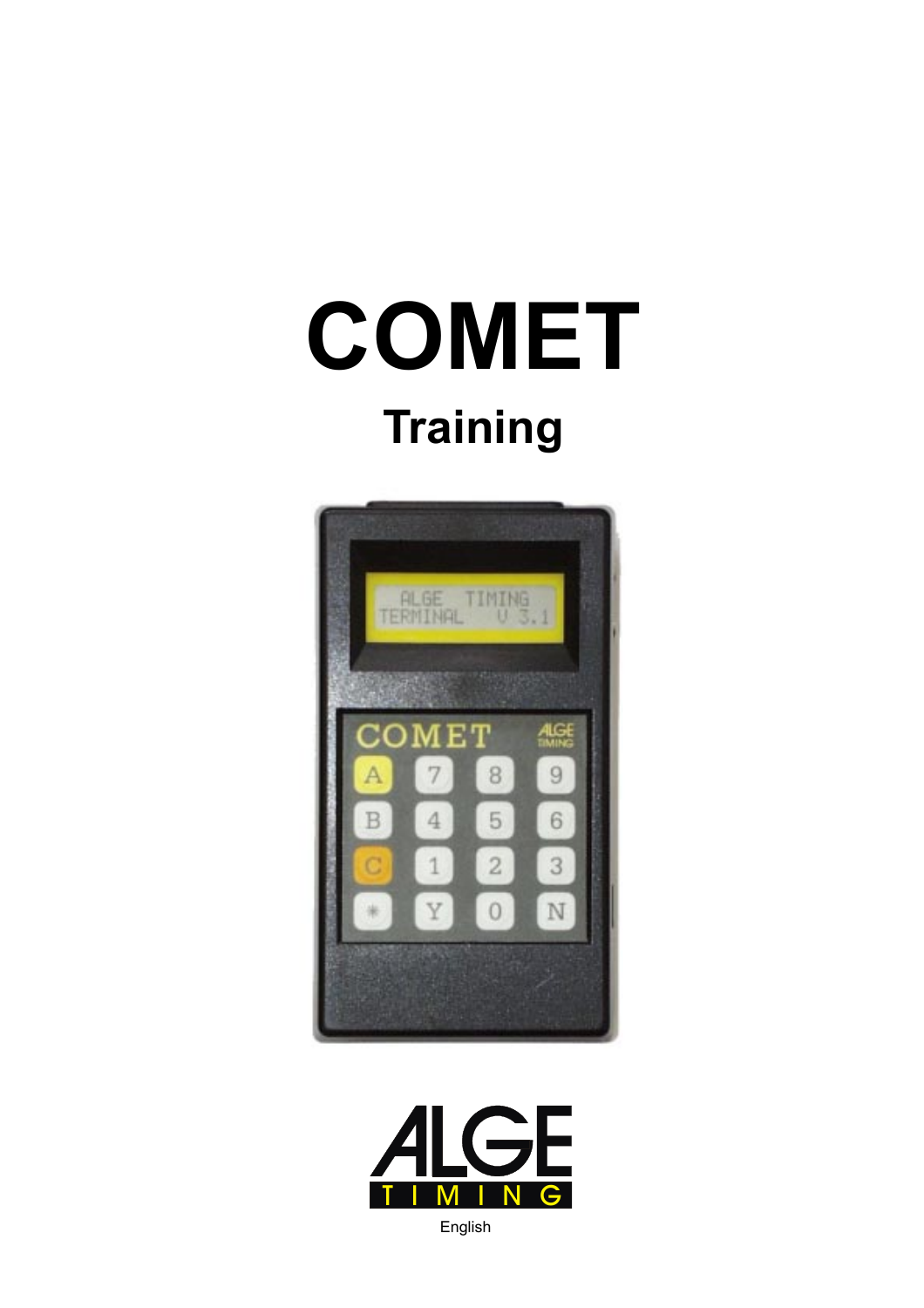# **Table of Contents**

| $\mathbf{1}$ . |  |
|----------------|--|
| 2.             |  |
| 3.             |  |
| 4 <sub>1</sub> |  |
| 4.1.           |  |
| 4.2.           |  |
| 5 <sub>1</sub> |  |
| 5.1.           |  |
| 5.2.           |  |
| 5.3.           |  |
| 5.4.           |  |
| 5.5.           |  |
| 6.             |  |
| 61             |  |
| 6.2.           |  |
| 7 <sub>1</sub> |  |
| 8.             |  |
| 8.1.           |  |
| 8.2.           |  |
| 8.3            |  |
| 8.4.           |  |
|                |  |

Technical changings reserved!

Manual COMET Training copyright by:

ALGE-TIMING GmbH & Co Rotkreuzstraße 39 A-6890 Lustenau **AUSTRIA**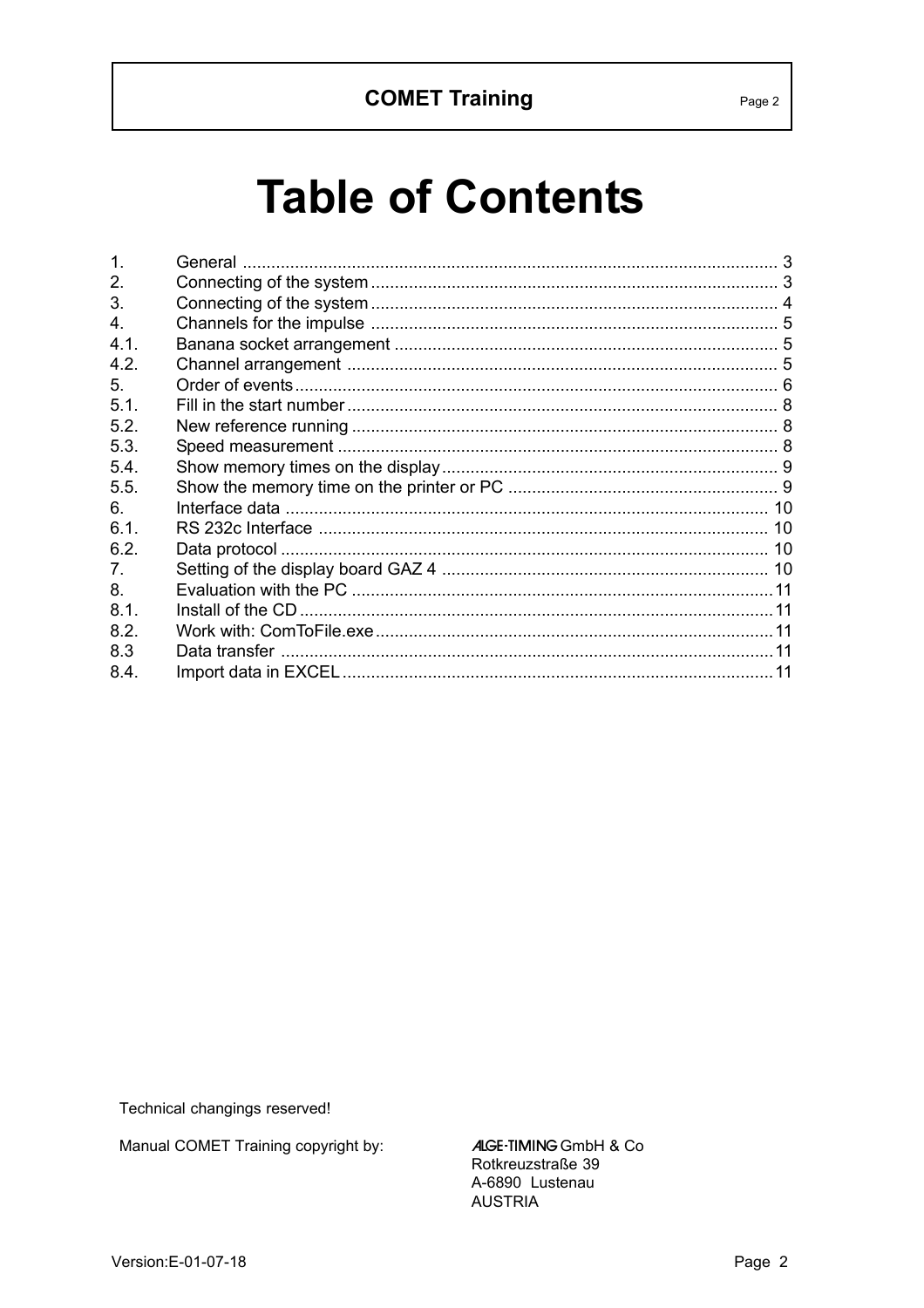

<span id="page-2-0"></span>

# **1. General**

The program "Training" has the following characteristics:

- all competitors must have similar run times
- timing with as many as 4 competitors who are at the same time on the course
- timing with as many as 4 timing points (start, intermediate time 1, intermediate time 2, finish)
- at each timing point you can take the speed
- for each timing point you will use a separate timing channel
- you can fill in the starting number for each competitor or the starting number will be counted up automatically
- you can show the run times on the display board GAZ 4
- you can connect a printer and you can print the run times immediately
- you can store all run times and you can print the run times later or you can put the run times into a PC

# **2. Connecting of the system among use from TED-transmitter-systems**

#### **(without speed measurement)**

Each TED-TX must have an own address from 0 to 3. For this you will use the 10-wire switch on the bottom of the TED. In this example we do this with  $0$  (= start) to 3 (= finish). But you can change the channel like you want, that means the start can have channel 2 and the finish can have channel 1.



The only important thing is that the channels are always the same(already at the reference running).

> \* If there are more teams you can choose and address with this switch. (See TED operating instructions.)



With this channel you must use the green cable 002-10 (or banana cable 000-05). If you use the red cable 001-10 the other channel (0,2,3 and 4) have to be closed.

For TED-RX you have to use the adapter RX-C4. The adapter evalute the software which is transferred from the channel and the adapter give this information in a right hardware way to the ALGE Comet.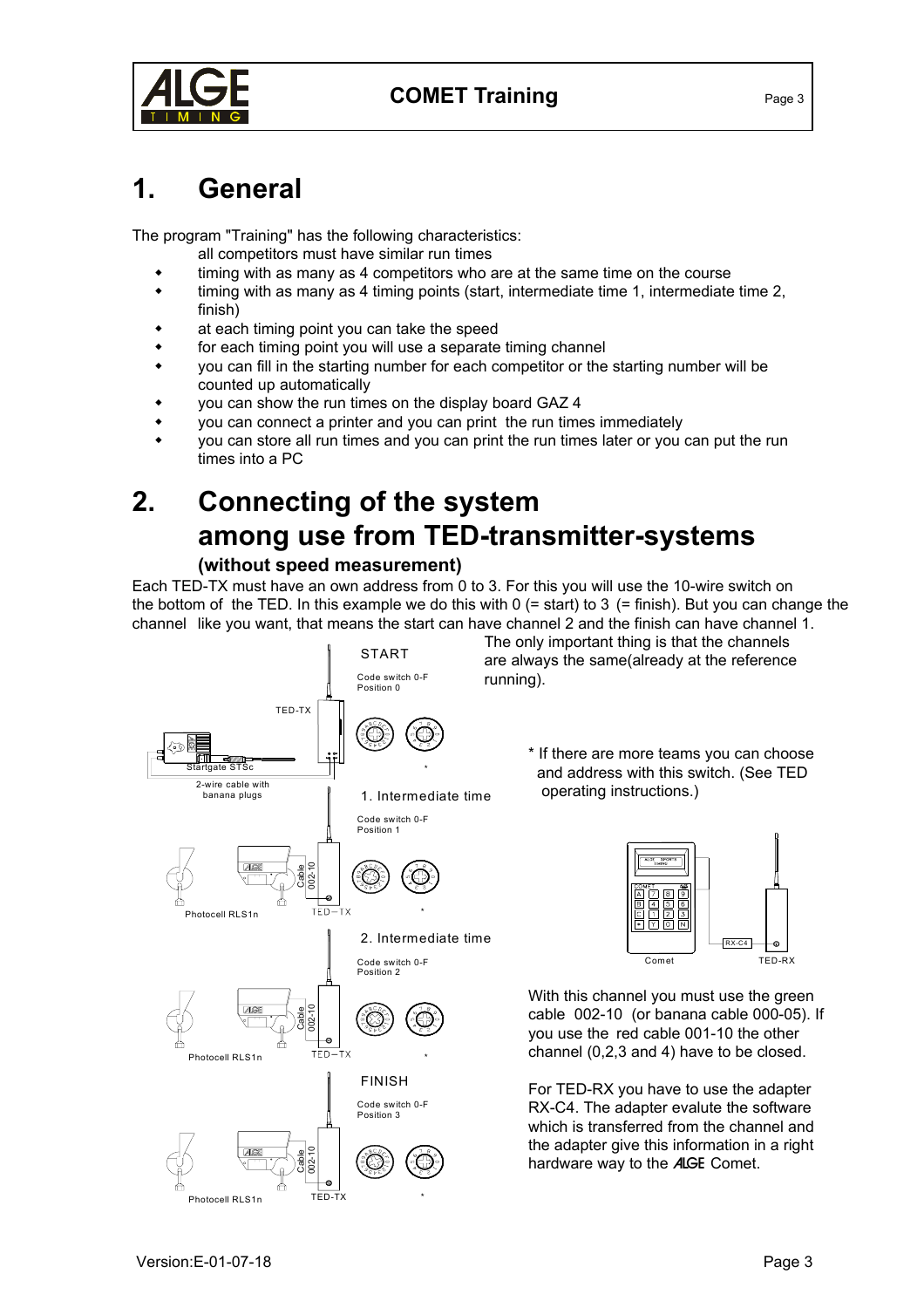<span id="page-3-0"></span>

### **3. Connecting of the system among use from TED-transmitter-systems (with speed measurement)**

You can make the speed measurement at any timing point. You will need for each speed measurement a further photocell.

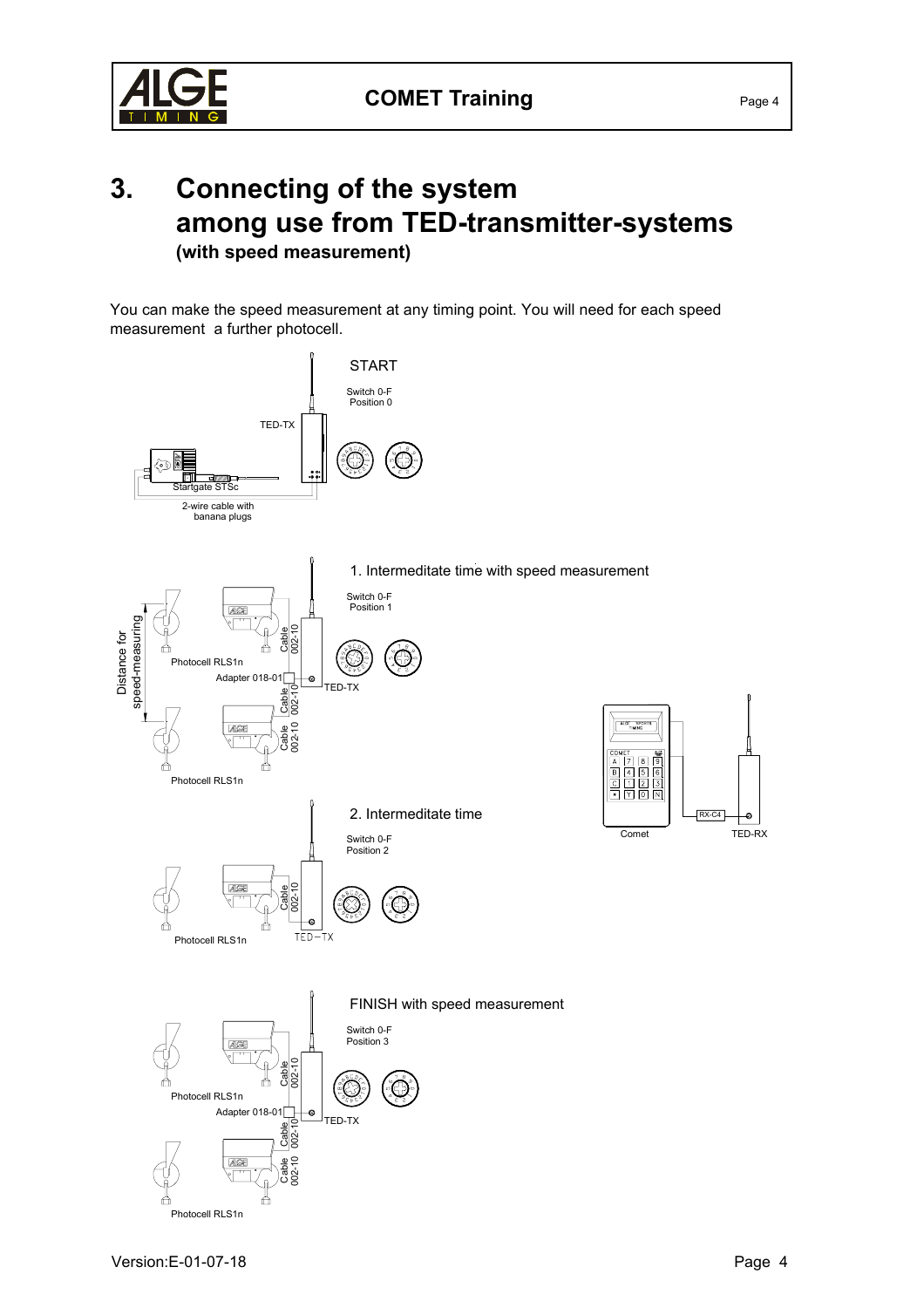<span id="page-4-0"></span>

# **4. Channels for the impulse**

For the ALGE Comet you have to use for each timing point another channel. The ALGE Comet has altogether 4 channels and so you can work up in 4 timing points (start, intermediate time 1, intermediate time 2, finish).

Will you take the speed at any timing point you have to use for both photocell the same channel.

#### **4.1. Banana socket arrangement**



#### **4.2. Channel arrangement**

| Banana socket  | Channel 1 |
|----------------|-----------|
| DIN-plug PIN 1 | Channel 2 |
| DIN-plug PIN 2 | Channel 3 |
| DIN-plug PIN 6 | Channel 4 |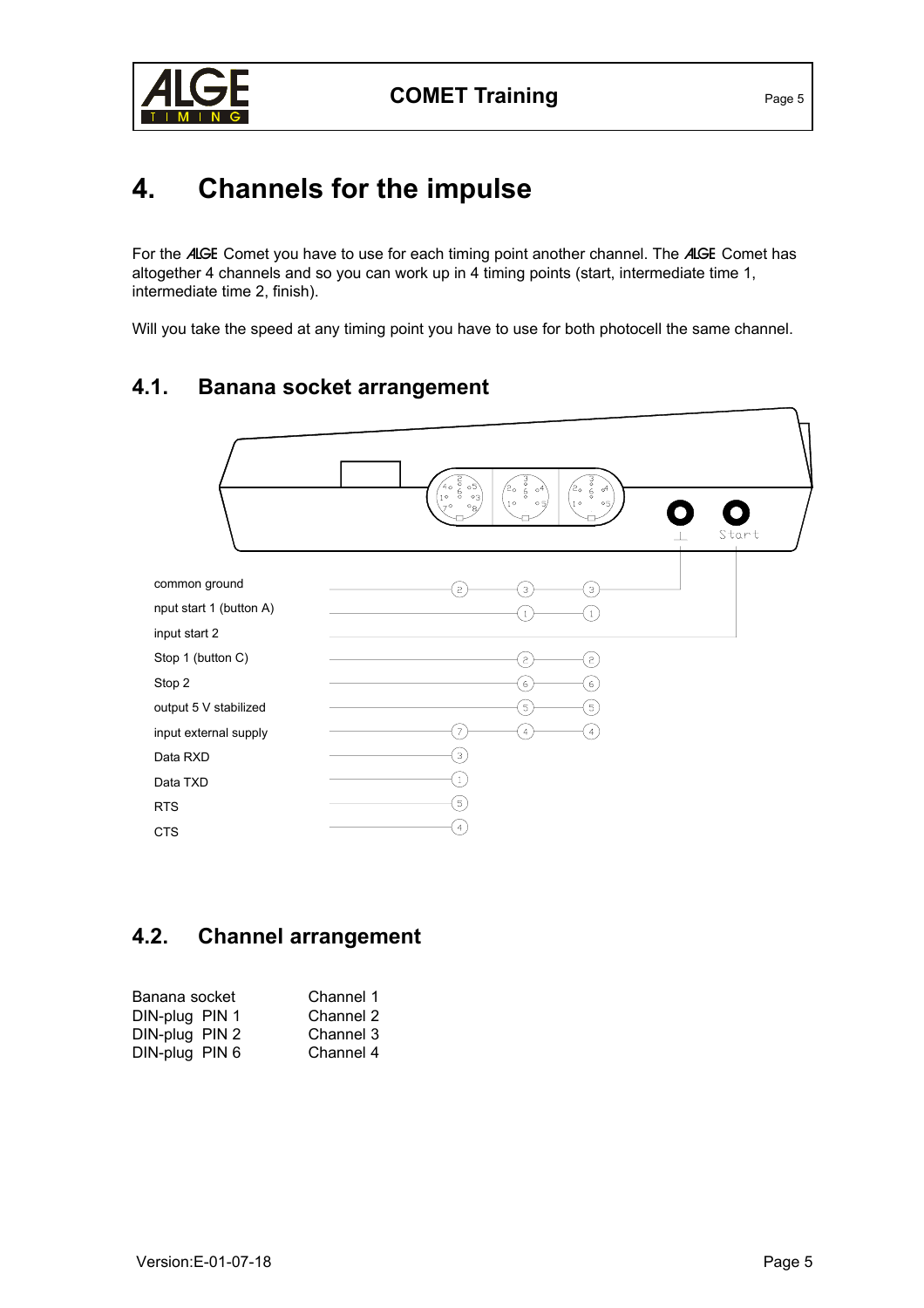<span id="page-5-0"></span>

## **5. Order of events**

- Switch on the ALGE Comet.
- Wait until the display shows the following:

Ref-Running clear Y/N

If there has not been any reference running push the button  $\mathbb Z$ . The display shows following:



 Fill in the number of the timing points. If you want e.g. one start, two intermediate times and one finish you have to fill in 4 (minimal number  $= 2$ ; maximum number  $= 4$ ) and confirm the input with  $\Box$ .

Tolerance: +/-05s

 Fill in the tolerance between the competitors and the reference runner. The reference runner should not be the fastest or the slowest competitor. The best thing is you take an average runner. The tolerance time shows how many seconds the other competitors are allowed to be faster or slower. Fill in e.g. 5 seconds (05) and confirm the input with  $\Box$ . The display shows following:

PRINTER | or | DISPLAYBOARD CONNECTED Y/N ? CONNECTED Y/N ?

With  $\Im$  you can confirm the respective display. With  $\Im$  you can change to the other one. If there is connected a printer you have to choose a printer if there is connected a display board you have to choose the display board. If there is nothing from both connected you can continue with  $\mathbb{Z}$ .

Set display time:

DISPLAYTIME 03 CONTINUE WITH \*

Set the time during which the display and the display board should show a result.

0125 TIMES CLEAR Y/N?

Delete the old times with the button  $\mathbb{Z}$ .

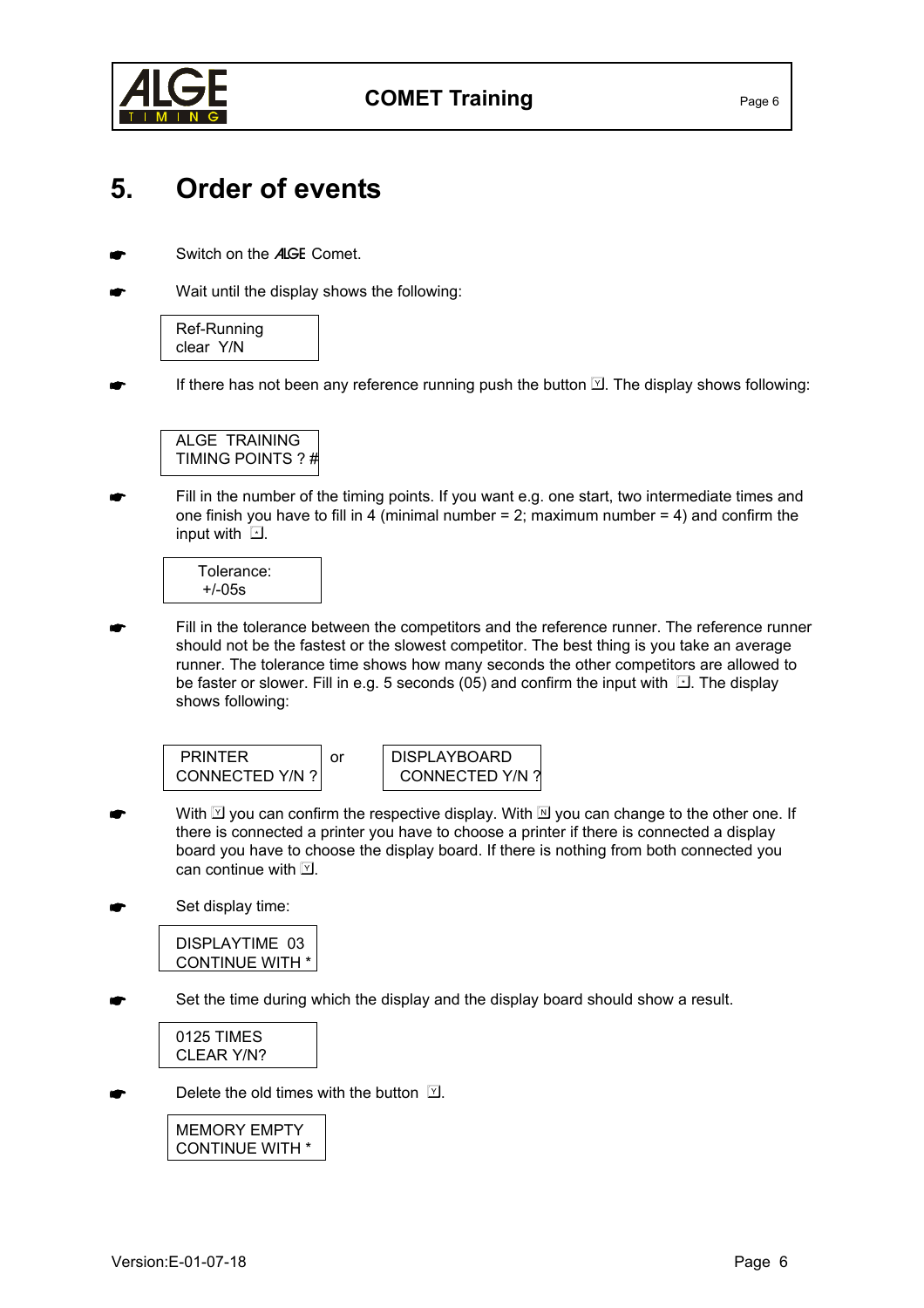

Confirm with the button  $\Box$ , that you want to delete the times.

WITH SPEED Y/N?

If you want to take the speed at one or more timing points push the button  $\mathbb{Z}$ . The details we will explain in the chapter 5.3. If you do not want aspeed measurement push the button  $\mathbb{E}$ .

WRITE SYNC-TIME  $#$  :

Set the day time in hours, minutes and seconds and confirm with the button<sup>1</sup>.

WAITING FOR SYNC - IMPULSE

Start the day time with the button  $\overline{\mathbb{A}}$  or with the channel with the banana socket.

COMET IS READY

 Start the reference running, that means a representative competitor set an index time for each impulse. During the time when the reference runner is on the course it is not allowed for any other competitor to start. For the reference runner you can fill in a start number. If you do not want to fill in a start number the Comet take automatically the start number 1. It is important that you make the reference running correctly.

1 0:01

The reference running has been started. The reference runner has the start number 1.

1 RE\* 1:10.323

The reference running from the start number 1 is finished in 1:10:323.

Comet is ready

Start of the next competitor (Start number 2, continuous, automatic numbers)

2 \* 0:01

 The star shows that no competitor is allowed to start. The starting interval result in the double and a half fold tolerance time ( 5 seconds tolerance time = 12,5 seconds starting interval).

2 0:01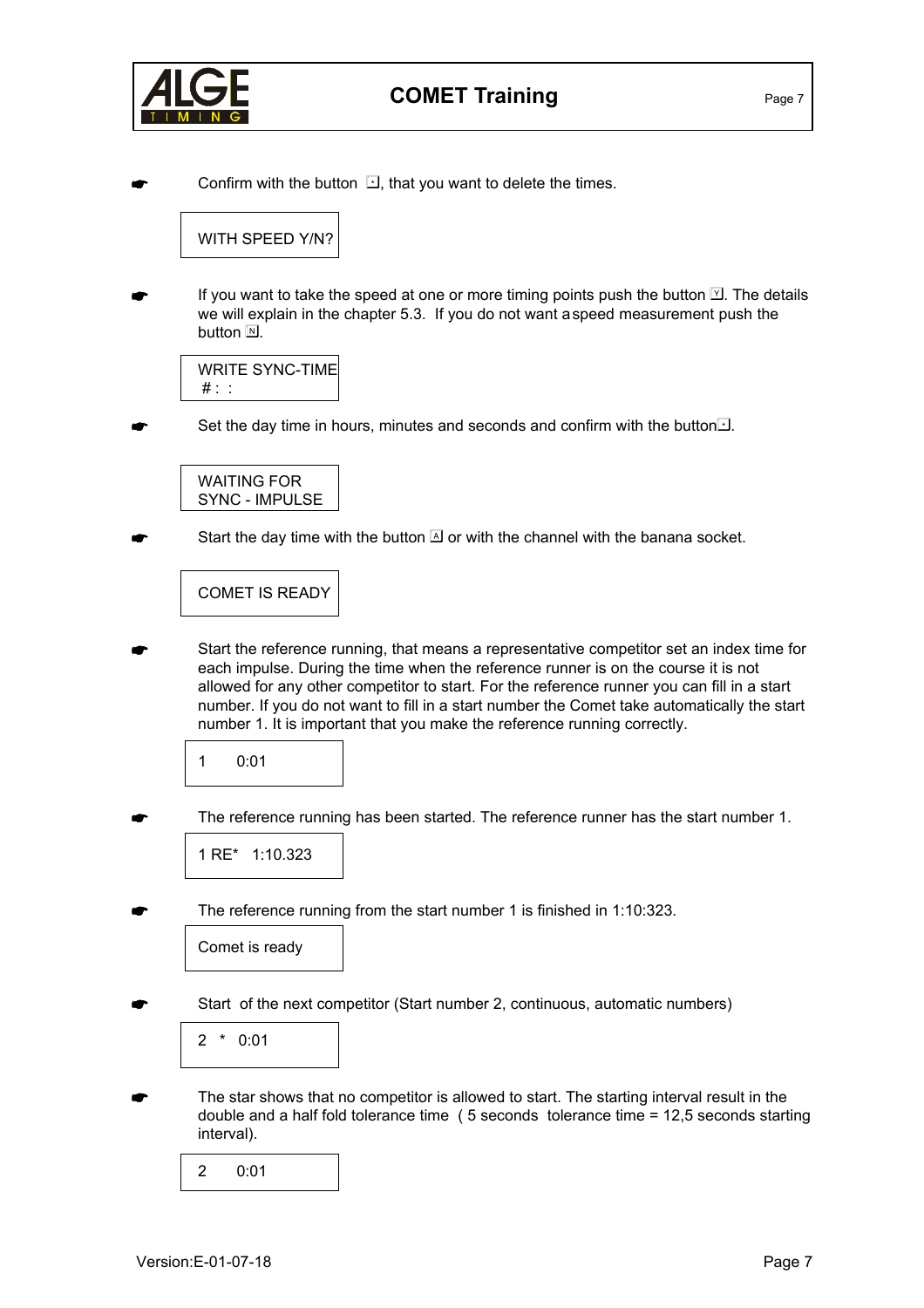<span id="page-7-0"></span>

If the star is going out you will hear a "Piep" tone. Now the next competitor can start.

| ., | 0:14 |  |
|----|------|--|
| ی۔ | 0:01 |  |

- The intermediate time from the competitors will be shown only on the display. After further 12,5 seconds, after the start from start number 3 the next competitor can start. Maximum 4 competitors are allowed to be on the course.
- The competitor with the start number 2 is coming into the finish. The time will be shown for circa 3 seconds.

| 2 | 1:10.250 |  |
|---|----------|--|
| 3 | 0:57     |  |

and so on.

#### **5.1. Fill in the start number**

Fill in the start number of the competitor who is the next starter with the keyboard and confirm this input with  $\Box$ .

#### **5.2. New reference running**

- You can start at any time a new reference running. This is necessary if the first reference running was e.g. to slow or the course has been changed.
- Push the button  $\mathbb{E}$ .

Reference running clear Y/N

- Push the button  $\mathbb{\overline{Y}}$  to start the new reference running.
- Now you have to fill in the same datas like you have already done after switching on the ALGE Comet. The old times are stored.

#### **5.3. Speed measurement**

WITH SPEED Y/N?

Push the button  $\mathbb Z$  to make the speed measurement ready.

DISTANCE 10 m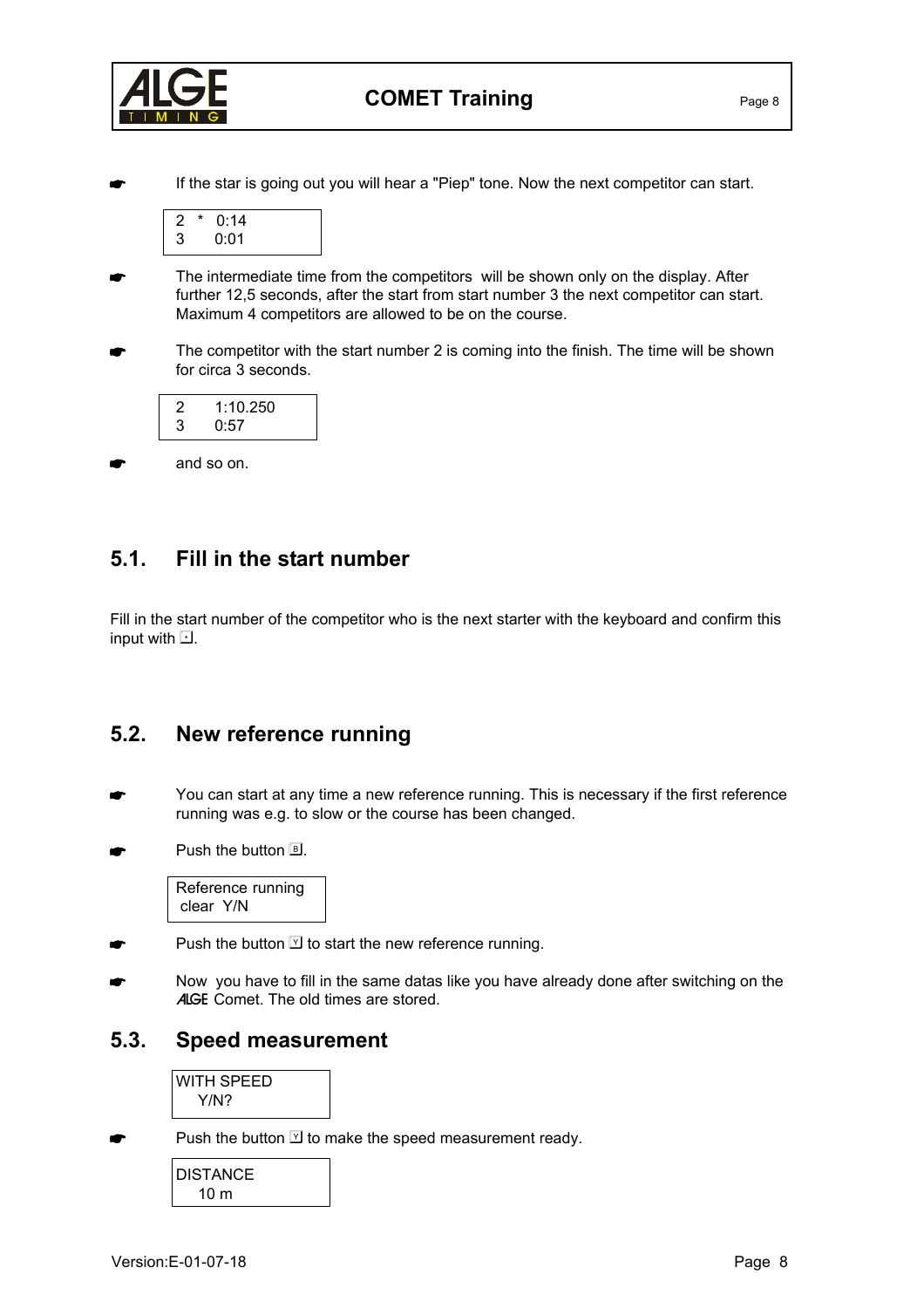<span id="page-8-0"></span>

Fill in the distance between the photocell and confirm with  $\Box$ . This distance have to be always the same at each timing point.

| Start: 1 | Zw1:1    |
|----------|----------|
| Zw2:     | End: $1$ |

- Start means timing point 1, Zw1 means timing point 2, and so on. If you will take the speed at the timing point 1 and at the timing point 3 you have to confirm at start "1", Zw1 "0", Zw2 "1" and End "0".
- The input will be done with the button  $\mathbb{Z}$  (=1) and  $\mathbb{Z}$  (=0). To come to the next timing point push the button  $\mathbb{E}$ .
- To come to the next menu point push the button  $\Box$ .

#### **5.4. Show memory times on the display**

- You can show at any time the memory times on the display. Normally only the running time is shown on the display. Push the button  $\mathbb B$  and you can also see the day time.
- Push the button  $\Box$  to show the memory time.



Push the button  $\mathbb Z$  to look at the memory time.



 "Str" means start time if there is no other time on the display. If you want to show the day time of the start time you have to push the button  $\mathbb{B}$ . The 4 shows the start number.

| 4                |  |
|------------------|--|
| Str 10:52:04.342 |  |

With the button  $\boxtimes$  you can go forward (direction lowest day time), with the button  $\boxtimes$  you can go back (direction higher day time).



- If you see "End" on the display that means it is an end time (finish time). The above time shows the run time and the lower time is the day time (only if you have switched on the day time with the button  $\mathbb{B}$ ).
- To finish the memory-mode push any number.

#### **5.5. Show the memory time on the printer or PC**

By pressing the button  $\mathbb{\overline{S}}$  you can show at any time the memory times on a printer or a PC.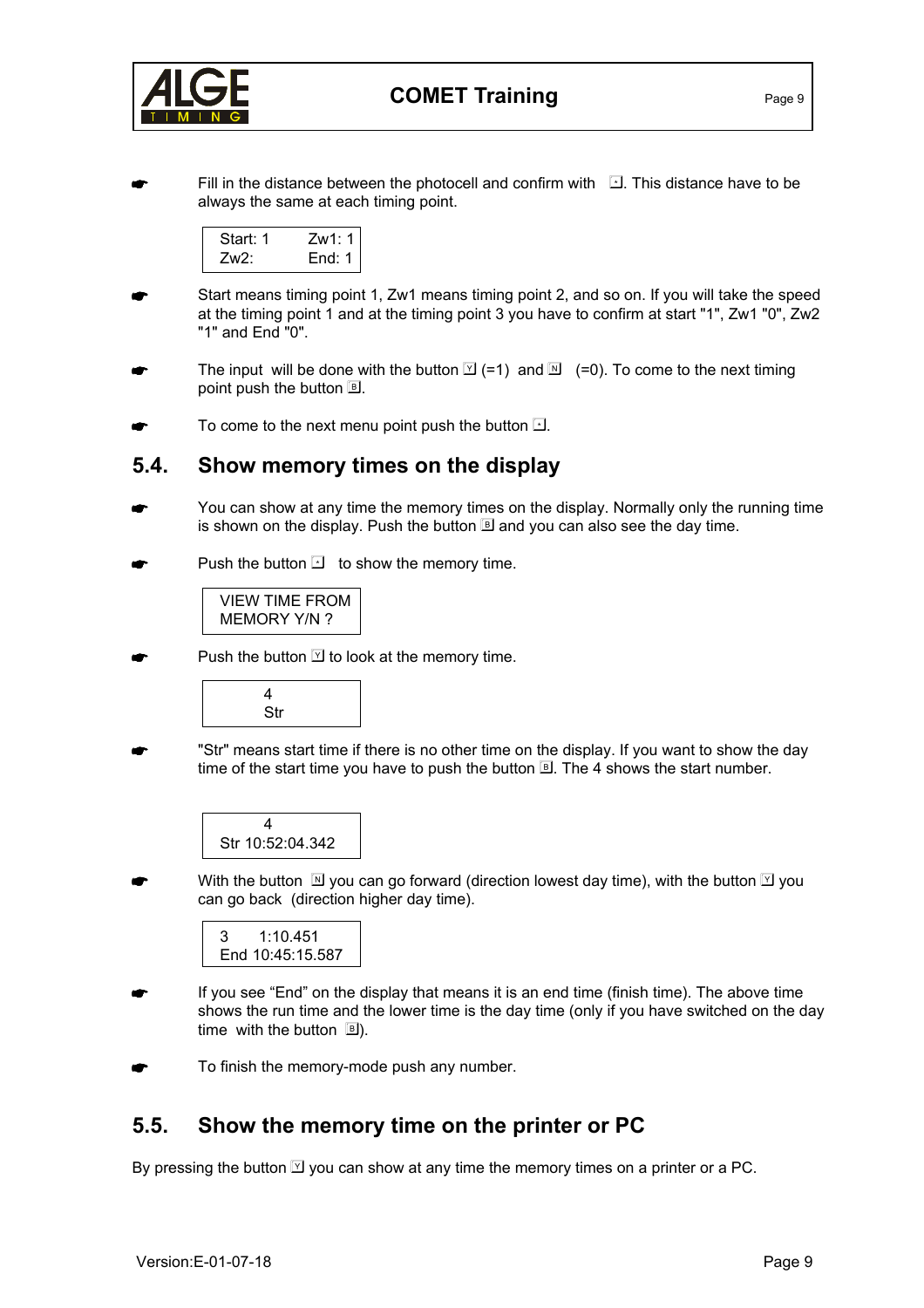<span id="page-9-0"></span>

Send times to printer?

Push the button  $\Box$  and the times will be printed, push the button  $\Box$  and the datas will not be printed.

## **6. Interface data**

#### **6.1. RS 232c Interface**

2400 Baud, 1 start bit, 8 daten bit, no parity bit, 1 stop bit ASCII, Duplex, Hardwarehandshaking

#### **6.2. Data protocol**

#### **PC to Comet:**

ALGE#T(CR) Request on the Comet to transmit the time memory

| <b>Comet to PC:</b>      | ####<br>Str | start nummer (max. four digits)<br>start time |
|--------------------------|-------------|-----------------------------------------------|
| ####xStrR(CR)            | Zw1         | intermediate time 1                           |
| ####xZw1RxxMM:SS.zht(CR) | Zw2         | intermediate time 2                           |
| ####xZw2RxxMM:SS.zht(CR) | End         | run time (total time)                         |
| ####xEndRxxMM:SS.zht(CR) | R           | reference running                             |
| ####xStr(CR)             | x           | blank                                         |
| ####xZw1xxxMM:SS.zht(CR) | HH          | hours                                         |
| ####xZw2xxxMM:SS.zht(CR) | ΜМ          | minutes                                       |
| ####xEndxxxMM:SS.zht(CR) | SS          | seconds                                       |
| AAAAxALGE                | Z           | tenth seconds                                 |
|                          | h           | hundredth seconds                             |
|                          |             | thousandths seconds                           |
|                          | AAAA        | numbers of the transmitted times              |
|                          | <b>ALGE</b> | code for end of data transfer                 |
|                          | (CR)        | carriage return                               |
|                          |             |                                               |

# **7. Setting of the display board GAZ 4**

The end times could be shown on the ALGE display board GAZ4.

#### **Setting of the display board:**



time: Set the thumb wheel switch (1) of the GAZ4 at 0 Shift-switch (3) in middle position

- 1 Thumb wheel switch
- 2 Data input
- 3 Shift-switch

**Data cable from Comet to display board:** 030-10 (with Comet power supply from GAZ)

060-10 (2-wire, without Comet power supply)